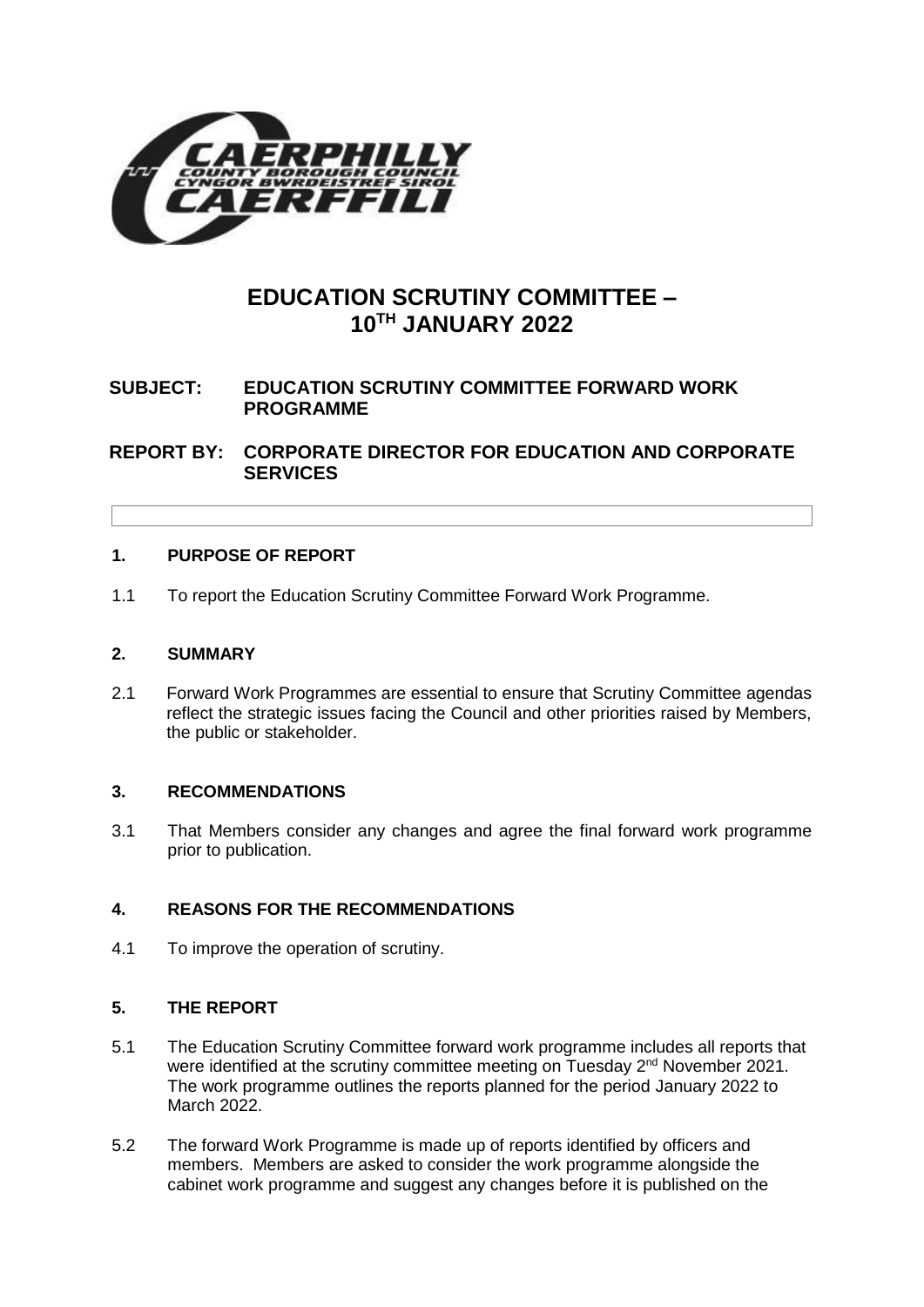council website. Scrutiny committee will review this work programme at every meeting going forward alongside any changes to the cabinet work programme or report requests.

5.3 The Education Scrutiny Committee Forward Work Programme is attached at Appendix 1, which presents the current status as at  $20<sup>th</sup>$  December 2021. The Cabinet Work Programme is attached at Appendix 2. A copy of the prioritisation flowchart is attached at appendix 3 to assist the scrutiny committee to determine what items should be added to the forward work programme.

#### 5.4 **Conclusion**

The work programme is for consideration and amendment by the scrutiny committee prior to publication on the council website.

#### **6. ASSUMPTIONS**

6.1 No assumptions are necessary.

### **7. SUMMARY OF INTEGRATED IMPACT ASSESSMENT**

7.1 As this report is for information only an Integrated Impact Assessment is not necessary.

#### **8. FINANCIAL IMPLICATIONS**

8.1 There are no specific financial implications arising as a result of this report.

#### **9. PERSONNEL IMPLICATIONS**

9.1 There are no specific personnel implications arising as a result of this report.

#### **10. CONSULTATIONS**

10.1 There are no consultation responses that have not been included in this report.

#### **11. STATUTORY POWER**

- 11.1 The Local Government Act 2000.
- Author: Mark Jacques, Scrutiny Officer jacqum@carphilly.gov.uk
- Consultees: Richard Edmunds, Corporate Director for Education and Corporate **Services** Keri Cole, Chief Education Officer Robert Tranter, Head of Legal Services/ Monitoring Officer